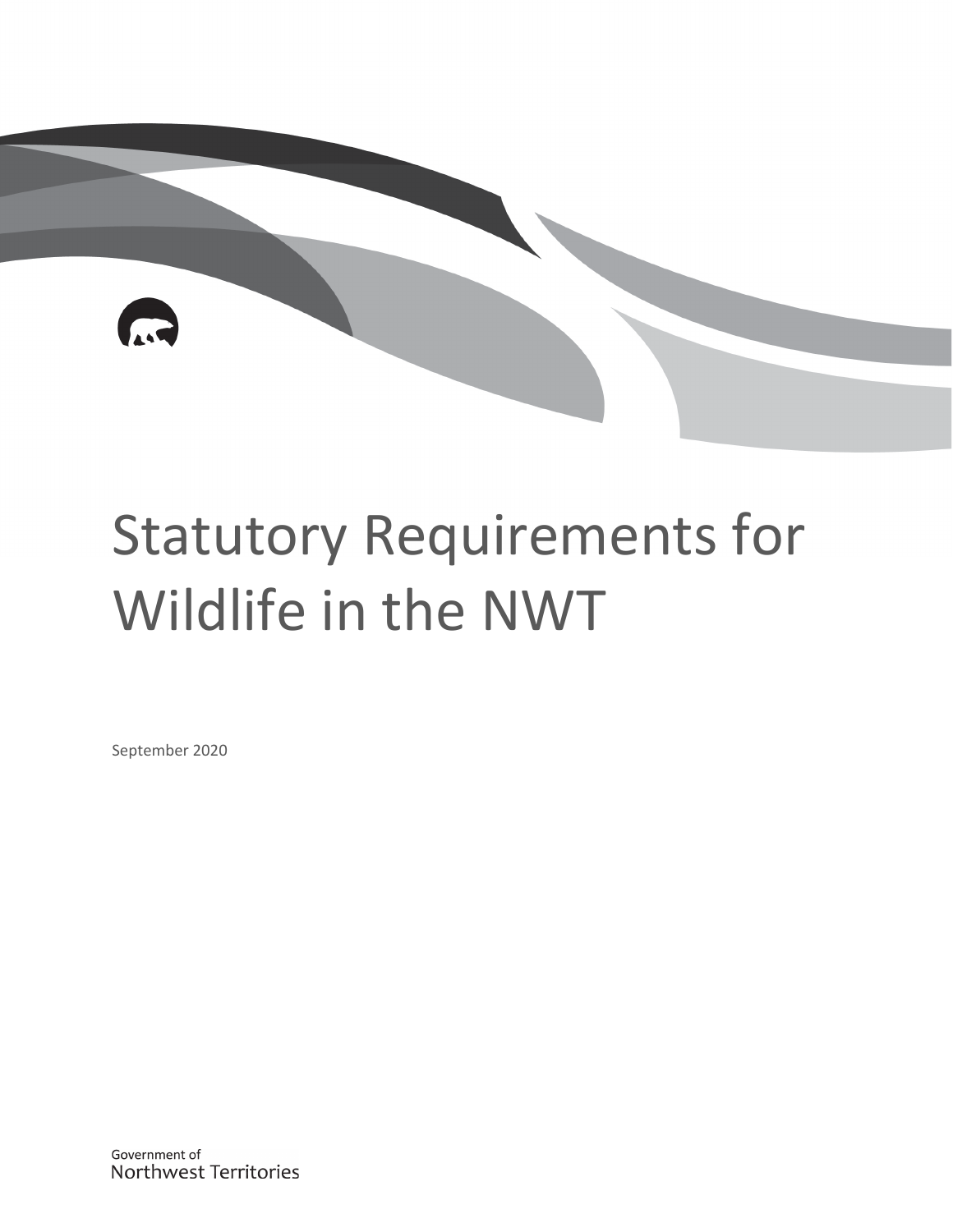### DISCLAIMER

This document is provided as an aide to developers drafting WMMPs to highlight those sections of the Northwest Territories *Wildlife Act* and *Species at Risk (NWT) Act* that most commonly apply to development activities. This is not an exhaustive list and other sections of these Acts may apply. The developer is responsible for familiarizing themselves with these Acts and current regulations.

The developer is also responsible for ensuring their activities comply with relevant federal legislation, including the Migratory Birds Regulations under the *Migratory Birds Convention Act* and the federal *Species at Risk Act*.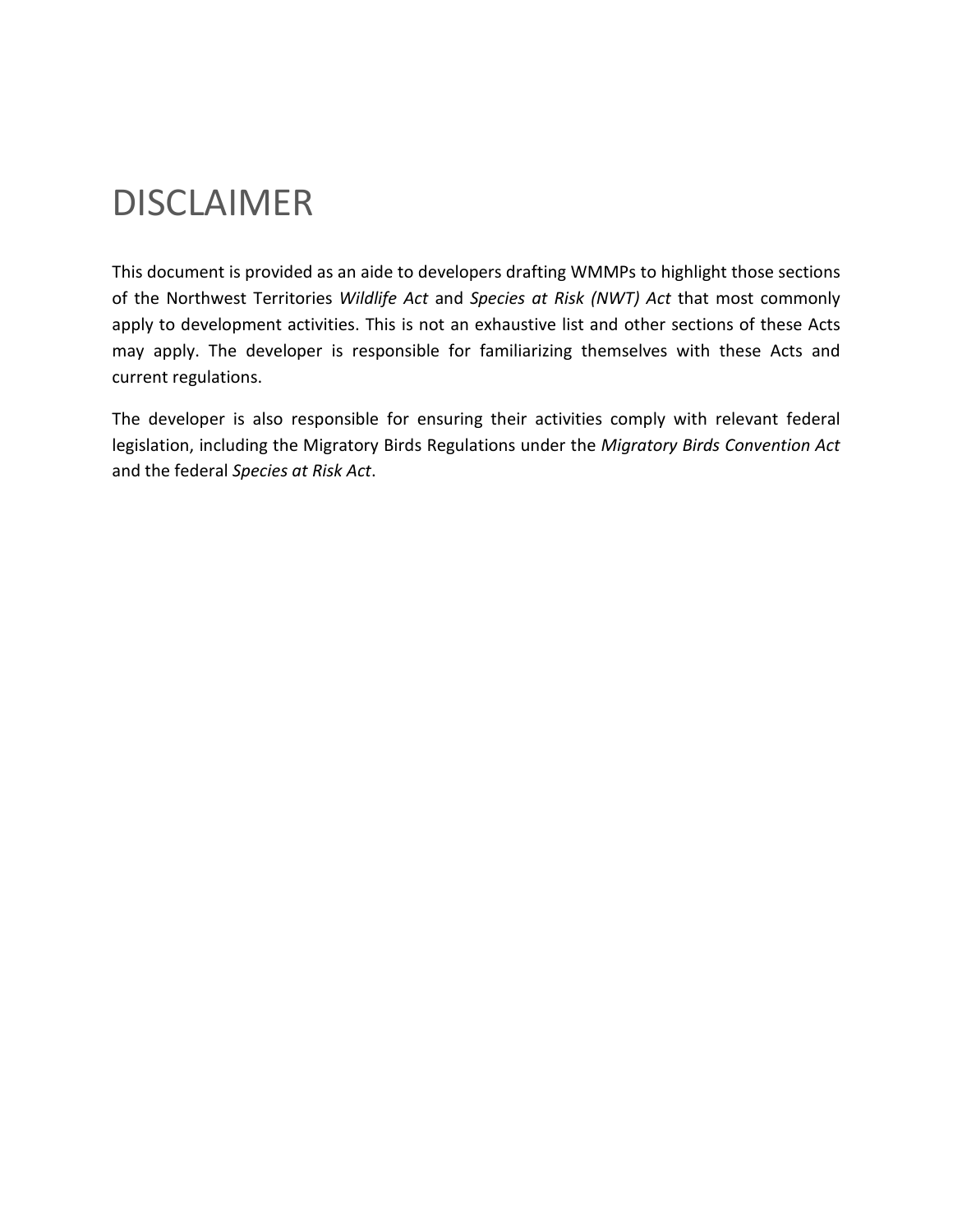# *Wildlife Act*

| <b>Topic</b>           | <b>Section of Wildlife Act</b>                                                   | <b>Notes</b>                                                     |
|------------------------|----------------------------------------------------------------------------------|------------------------------------------------------------------|
| <b>Birds and nests</b> | 51. (1) Subject to section 17, no person                                         | Prescribed birds for the purpose of                              |
|                        | shall, unless authorized by a licence or                                         | paragraph 51(1) (c) and 52 of the Wildlife                       |
|                        | permit to do so, destroy, disturb or take                                        | Act are birds of prey (raptors) as set out in                    |
|                        | (a) an egg of a bird;                                                            | Schedule B of the Wildlife General                               |
|                        | (b) the nest of a bird when the nest is                                          | Regulations.                                                     |
|                        | occupied by a bird or its egg; or                                                |                                                                  |
|                        | (c) the nest of a prescribed bird.                                               | Bullet (c) protects unoccupied raptor nests.                     |
| Wildlife abodes        | 51.(2) Subject to section 17, no person                                          | Subject to sub-section 5.3.(1) of the                            |
|                        | shall, unless authorized by a licence or                                         | Wildlife General Regulations, no person                          |
|                        | permit to do so, break into, destroy or                                          | shall damage, destroy, disturb, or                               |
|                        | damage a den, beaver dam or lodge,                                               | otherwise adversely affect the summer                            |
|                        | muskrat push-up or hibernaculum.                                                 | abode of a bat (also referred to as a                            |
|                        |                                                                                  | summer maternity roost), unless                                  |
|                        |                                                                                  | authorized by a licence or permit to do so.                      |
| Disturbance and        | 52. Subject to section 17, no person shall,                                      | Prescribed birds for the purpose of                              |
| harassment             | unless authorized by a licence or permit to                                      | paragraph 51(1) (c) and 52 of the Wildlife                       |
|                        | do so,                                                                           | Act are birds of prey (raptors) as set out in                    |
|                        | (a) engage in an activity that is likely to                                      | Schedule B of the Wildlife General                               |
|                        | result in a significant disturbance to big                                       | Regulations.                                                     |
|                        | game or other prescribed wildlife; or                                            |                                                                  |
|                        | (b) unnecessarily chase, fatigue, disturb,                                       | Schedule A - Part 1 of the Wildlife General                      |
|                        | torment or otherwise harass game or other                                        | Regulations lists the species prescribed as                      |
|                        | prescribed wildlife.                                                             | "big game."                                                      |
| Chasing Wildlife       | 55. Notwithstanding any other provision of                                       | "wildlife" means                                                 |
|                        | this Act or the regulations, a person may                                        | (a) all species of vertebrates and                               |
|                        | chase wildlife away from a dwelling place,                                       | invertebrates found wild in nature in the                        |
|                        | camp, work site, municipality or                                                 | Northwest Territories, and individuals of                        |
|                        | unincorporated community, or its<br>immediate vicinity, if doing so is necessary | those species, except<br>(i) fish as defined in section 2 of the |
|                        | to prevent injury or death to a person or                                        | Fisheries Act (Canada), and                                      |
|                        | damage to property.                                                              | (ii) other prescribed species and                                |
|                        |                                                                                  | subspecies,                                                      |
|                        |                                                                                  | (b) species of wildlife referred to in                           |
|                        |                                                                                  | paragraph (a) that are domesticated or                           |
|                        |                                                                                  | held in captivity, and individuals of those                      |
|                        |                                                                                  | species, and                                                     |
|                        |                                                                                  | (c) prescribed species or subspecies of                          |
|                        |                                                                                  | vertebrates and invertebrates, and                               |
|                        |                                                                                  | individuals of those species or subspecies.                      |
| Defence of life and    | 56. (1) Notwithstanding any other                                                |                                                                  |
| property               | provision of this Act or the regulations but                                     |                                                                  |
|                        | subject to subsection (4), a person may                                          |                                                                  |
|                        | harvest and consume wildlife or take and                                         |                                                                  |
|                        | consume the eggs of birds if it is necessary                                     |                                                                  |
|                        | to prevent starvation of a person.                                               |                                                                  |
|                        | (2) Notwithstanding any other provision of                                       |                                                                  |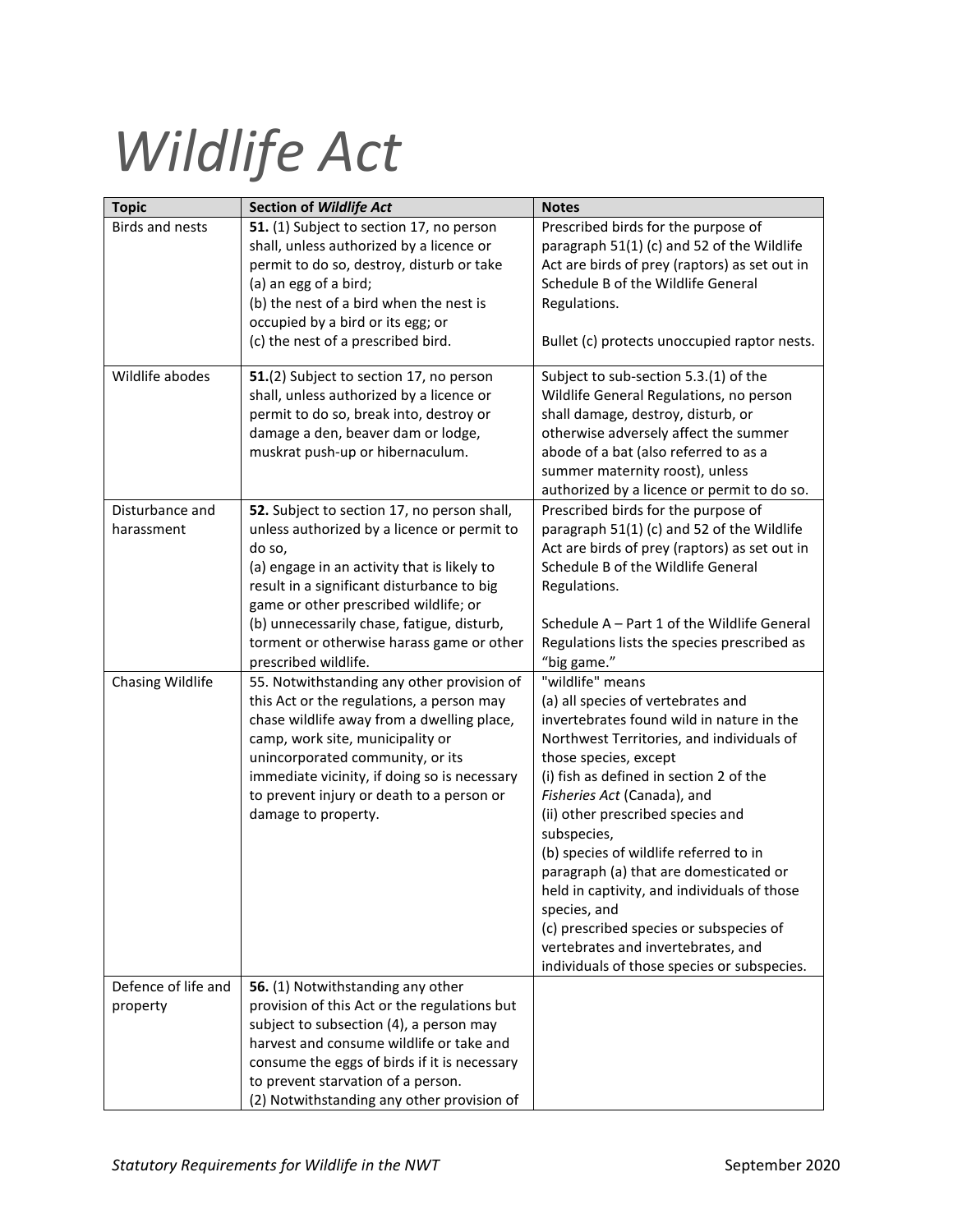|                  | this Act or the regulations but subject to       |                                             |
|------------------|--------------------------------------------------|---------------------------------------------|
|                  | subsection (4), a person may kill wildlife if    |                                             |
|                  | it is necessary to prevent injury or death to    |                                             |
|                  | a person.                                        |                                             |
|                  | (3) Notwithstanding any other provision of       |                                             |
|                  | this Act or the regulations but subject to       |                                             |
|                  | subsection (4) and any regulations               |                                             |
|                  | specified as applying in respect of this         |                                             |
|                  | section, a person may kill wildlife if it is     |                                             |
|                  | necessary to prevent damage to property.         |                                             |
|                  | $(4)$ Subsections $(1)$ , $(2)$ and $(3)$ do not |                                             |
|                  | provide a defence to a contravention of          |                                             |
|                  | this Act or the regulations for a person who     |                                             |
|                  | resorts to harvesting or killing wildlife as a   |                                             |
|                  | result of his or her mismanagement.              |                                             |
| Reporting        | 57. Subject to the regulations, a person         | Section 7 of the Wildlife General           |
|                  | shall, as soon as is practicable, report the     | Regulations describes what information      |
|                  | harvest or kill of big game or other             | must be included in the report.             |
|                  | prescribed wildlife to an officer, if            |                                             |
|                  | (a) under section 56, the person harvested       |                                             |
|                  | big game or other prescribed wildlife to         |                                             |
|                  | prevent starvation, or killed big game or        |                                             |
|                  | other prescribed wildlife to prevent injury      |                                             |
|                  | or death to a person or damage to                |                                             |
|                  | property; and                                    |                                             |
|                  | (b) the harvest or kill would, but for           |                                             |
|                  | subsection 56(1), (2) or (3), be a               |                                             |
|                  | contravention of this Act or the                 |                                             |
|                  | regulations.                                     |                                             |
| Accidental kill  | 58. A person who, with a motorized               | Sub-section 8(1) of the Wildlife General    |
| or wounding      | vehicle, accidentally kills or seriously         | Regulations specifies that any person who   |
|                  | wounds big game or other prescribed              | accidentally kills or seriously wounds big  |
|                  | wildlife on a highway as defined in section      | game or other prescribed wildlife with a    |
|                  | 1 of the Motor Vehicles Act, shall report        | motorized vehicle on a highway must         |
|                  | the event to an officer within the time          | report the event to an officer within 24    |
|                  | fixed in the regulations.                        | hours after the incident.                   |
|                  |                                                  |                                             |
|                  |                                                  | Sub-section 8(2) of the Wildlife General    |
|                  |                                                  | Regulations indicates the information that  |
|                  |                                                  | must be included in the report.             |
| Feeding wildlife | 65. (1) Subject to subsection (2), no person     | Schedule A - Part 2 of the Wildlife General |
|                  | shall intentionally feed big game, fur-          | Regulations sets out the species prescribed |
|                  | bearers or other prescribed wildlife.            | as fur-bearers.                             |
|                  | (2) Subsection (1) does not apply in respect     |                                             |
|                  | of a person feeding wildlife lawfully kept in    |                                             |
|                  | captivity or in circumstances permitted by       |                                             |
|                  | the regulations.                                 |                                             |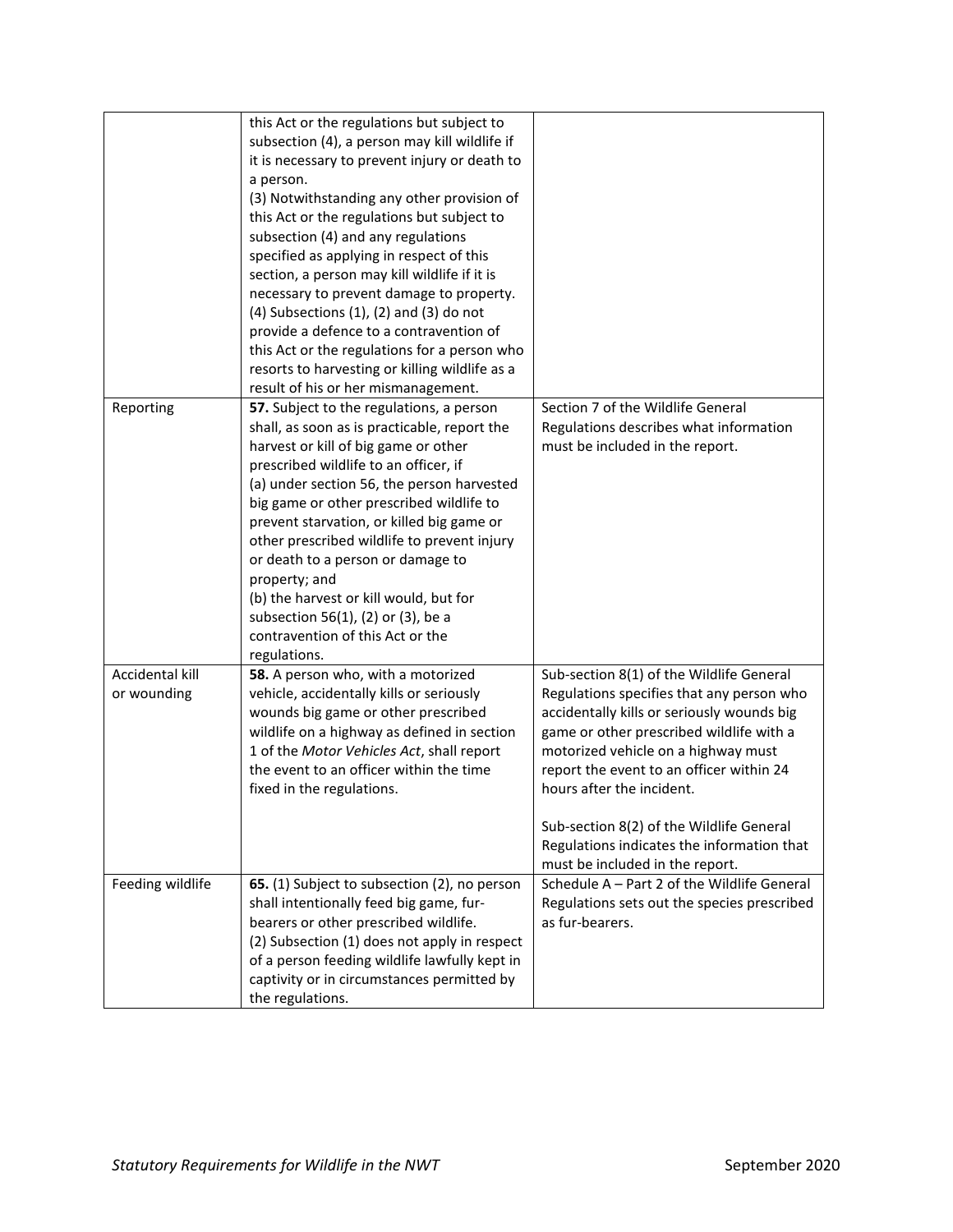| Wildlife          | 66. (1) No person shall deposit, place or                                    |                                                                         |
|-------------------|------------------------------------------------------------------------------|-------------------------------------------------------------------------|
| Attractants       | leave in, on or about land or premises                                       |                                                                         |
|                   | food, food waste or another substance if                                     |                                                                         |
|                   | there is a reasonable likelihood that it                                     |                                                                         |
|                   | could attract big game or other prescribed                                   |                                                                         |
|                   | wildlife to the land or premises and                                         |                                                                         |
|                   | endanger a person, a domestic animal or                                      |                                                                         |
|                   | wildlife.                                                                    |                                                                         |
|                   | (2) Subsection (1) does not apply in respect                                 |                                                                         |
|                   | of                                                                           |                                                                         |
|                   | (a) the drying or caching of meat, pelts or                                  |                                                                         |
|                   | hides, except in a manner contrary to                                        |                                                                         |
|                   | regulations respecting the treatment,                                        |                                                                         |
|                   | caching and identification of wildlife and                                   |                                                                         |
|                   | parts of wildlife left temporarily on the                                    |                                                                         |
|                   | land;                                                                        |                                                                         |
|                   | (b) a person lawfully harvesting fur-bearers                                 |                                                                         |
|                   | with bait; or                                                                |                                                                         |
|                   | (c) other persons and circumstances                                          |                                                                         |
| Damage to habitat | exempted by the regulations.<br>93. (1) No person shall substantially alter, | "habitat" means the area or type of site                                |
|                   | damage or destroy habitat.                                                   | where a species or an individual of a                                   |
|                   | (2) A person who establishes that he or she                                  | species of wildlife naturally occurs or on                              |
|                   | acted with legal justification in altering,                                  | which it depends, directly or indirectly, to                            |
|                   | damaging or destroying habitat shall not be                                  | carry out its life processes.                                           |
|                   | convicted of an offence under subsection                                     |                                                                         |
|                   | (1).                                                                         |                                                                         |
| Requirement for   | 95. (1) A developer or other person or                                       | Regulations.13.1-13.3 of the Wildlife                                   |
| Wildlife          | body may be required, in accordance with                                     | General Regulations define prescribed                                   |
| Management and    | the regulations, to prepare a wildlife                                       | species as territorially managed wildlife                               |
| Monitoring Plan   | management and monitoring plan for                                           | (not migratory birds or fish) assessed or                               |
|                   | approval by the Minister, and to adhere to                                   | legally listed as species at risk under                                 |
|                   | the approved plan, if the Minister is                                        | federal or NWT legislation.                                             |
|                   | satisfied that a development, proposed                                       |                                                                         |
|                   | development, or other activity is likely to                                  | Information on species at risk in the NWT                               |
|                   | (a) result in a significant disturbance to big                               | can be found at the NWT Species at Risk                                 |
|                   | game or other prescribed wildlife; (b)                                       | website.                                                                |
|                   | substantially alter, damage or destroy                                       |                                                                         |
|                   | habitat;                                                                     | Please consult the WMMP Guidelines                                      |
|                   | (c) pose a threat of serious harm to wildlife                                | www.enr.gov.nt.ca/en/services/wildlife-                                 |
|                   | or habitat; or<br>(d) significantly contribute to cumulative                 | management-and-monitoring-plans for<br>information about when a WMMP is |
|                   | impacts on a large number of big game or                                     | required and how to develop a WMMP.                                     |
|                   | other prescribed wildlife, or on habitat                                     |                                                                         |
| Contents of the   | 95. (2) A wildlife management and                                            | Please consult the WMMP Guidelines                                      |
| Wildlife          | monitoring plan                                                              | www.enr.gov.nt.ca/en/services/wildlife-                                 |
| Management and    | must include                                                                 | management-and-monitoring-plans for                                     |
| Monitoring Plan   | (a) a description of potential disturbance to                                | information about when a WMMP is                                        |
|                   | big game and other prescribed wildlife,                                      | required and how to develop a WMMP.                                     |
|                   | potential harm to wildlife and potential                                     |                                                                         |
|                   |                                                                              |                                                                         |
|                   | impacts on habitat;                                                          |                                                                         |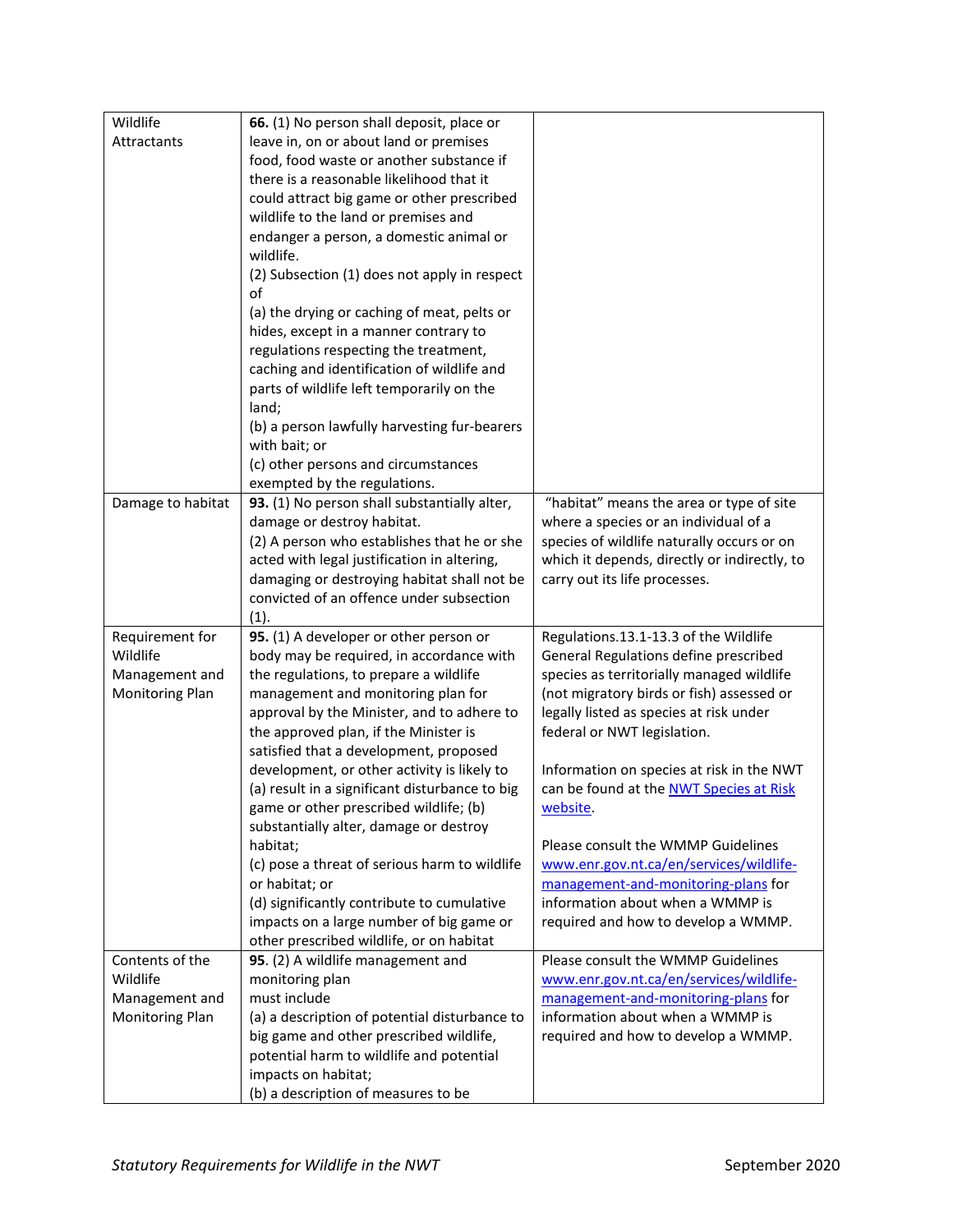| implemented for the mitigation of          |  |
|--------------------------------------------|--|
| potential impacts;                         |  |
| (c) the process for monitoring impacts and |  |
| assessing whether mitigative measures      |  |
| are effective; and                         |  |
| (d) other prescribed requirements.         |  |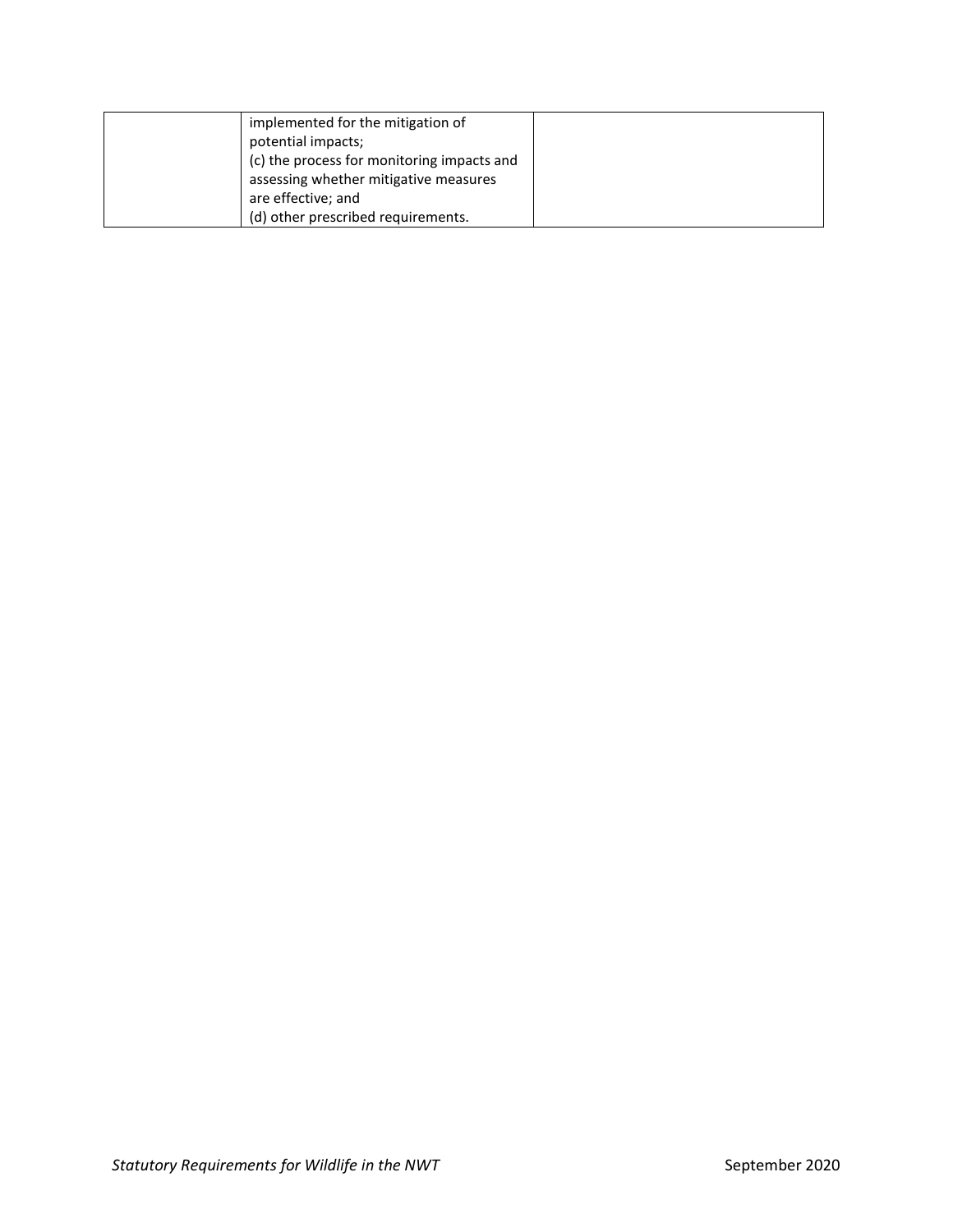# *Species at Risk (NWT) Act*

| <b>Topic</b> | <b>Section of the Act or Regulations</b>        | <b>Notes</b>                              |
|--------------|-------------------------------------------------|-------------------------------------------|
| Designated   | 80. No person shall destroy any part of         |                                           |
| Habitat      | designated habitat.                             |                                           |
| Species      | 151. (1) The Commissioner, on the               | For up-to-date information on Regulations |
| conservation | recommendation of the Minister, may             | and Permits issued under the Act go to    |
|              | make regulations respecting the                 | nwtspeciesatrisk.ca/en/Regulations        |
|              | conservation of pre-listed species or listed    |                                           |
|              | species,                                        |                                           |
|              | including but not limited to                    |                                           |
|              | (a) requiring the doing of things that may      |                                           |
|              | conserve the species;                           |                                           |
|              | (b) prohibiting activities that may adversely   |                                           |
|              | affect the species;                             |                                           |
|              | (d) imposing prohibitions against               |                                           |
|              | (i) killing, harming, harassing,                |                                           |
|              | capturing or taking an individual               |                                           |
|              | of a species,                                   |                                           |
| Habitat      | 152. The Commissioner, on the                   | For up-to-date information on Regulations |
| conservation | recommendation of the Minister, may             | and Permits issued under the Act go to    |
|              | make regulations respecting the                 | nwtspeciesatrisk.ca/en/Regulations        |
|              | conservation of habitat of pre-listed           |                                           |
|              | species or listed species or the area in        |                                           |
|              | which the habitat is located or the             |                                           |
|              | surrounding area, including but not limited     |                                           |
|              | to                                              |                                           |
|              | (a) requiring the doing of things that may      |                                           |
|              | conserve the habitat or area;                   |                                           |
|              | (b) prohibiting activities that may adversely   |                                           |
|              | affect the habitat or area;                     |                                           |
|              | (c) imposing prohibitions against damaging      |                                           |
|              | or destroying the habitat or area;              |                                           |
|              | (d) controlling, restricting or prohibiting     |                                           |
|              | any                                             |                                           |
|              | use of, access to, or activity in the habitat   |                                           |
|              | or area; and                                    |                                           |
|              | (e) controlling, restricting or prohibiting the |                                           |
|              | release of any substances in or into the        |                                           |
|              | habitat or area.                                |                                           |